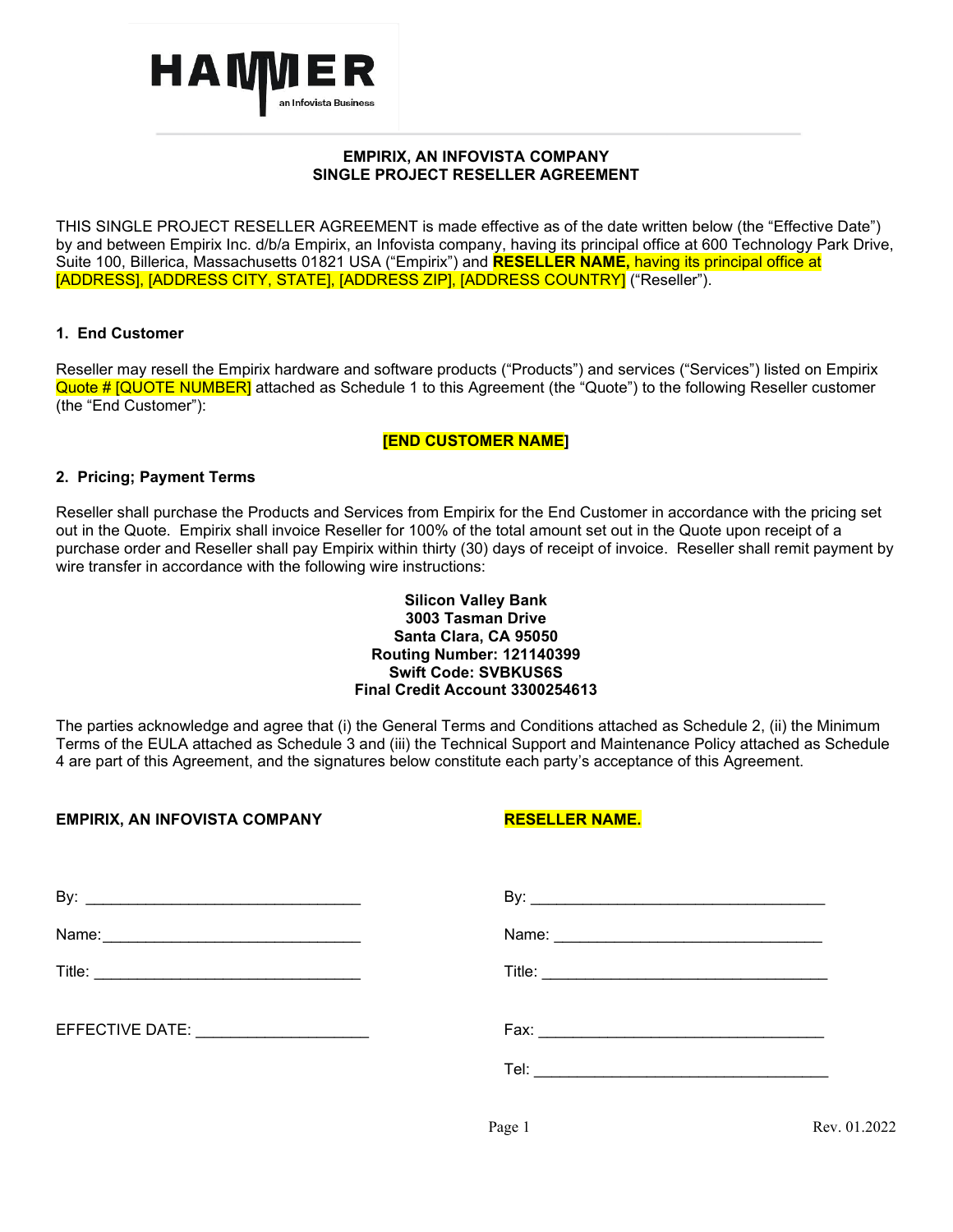# **SCHEDULE 1**

# **EMPIRIX QUOTE # [QUOTE NUMBER]**

**(See attached quote)**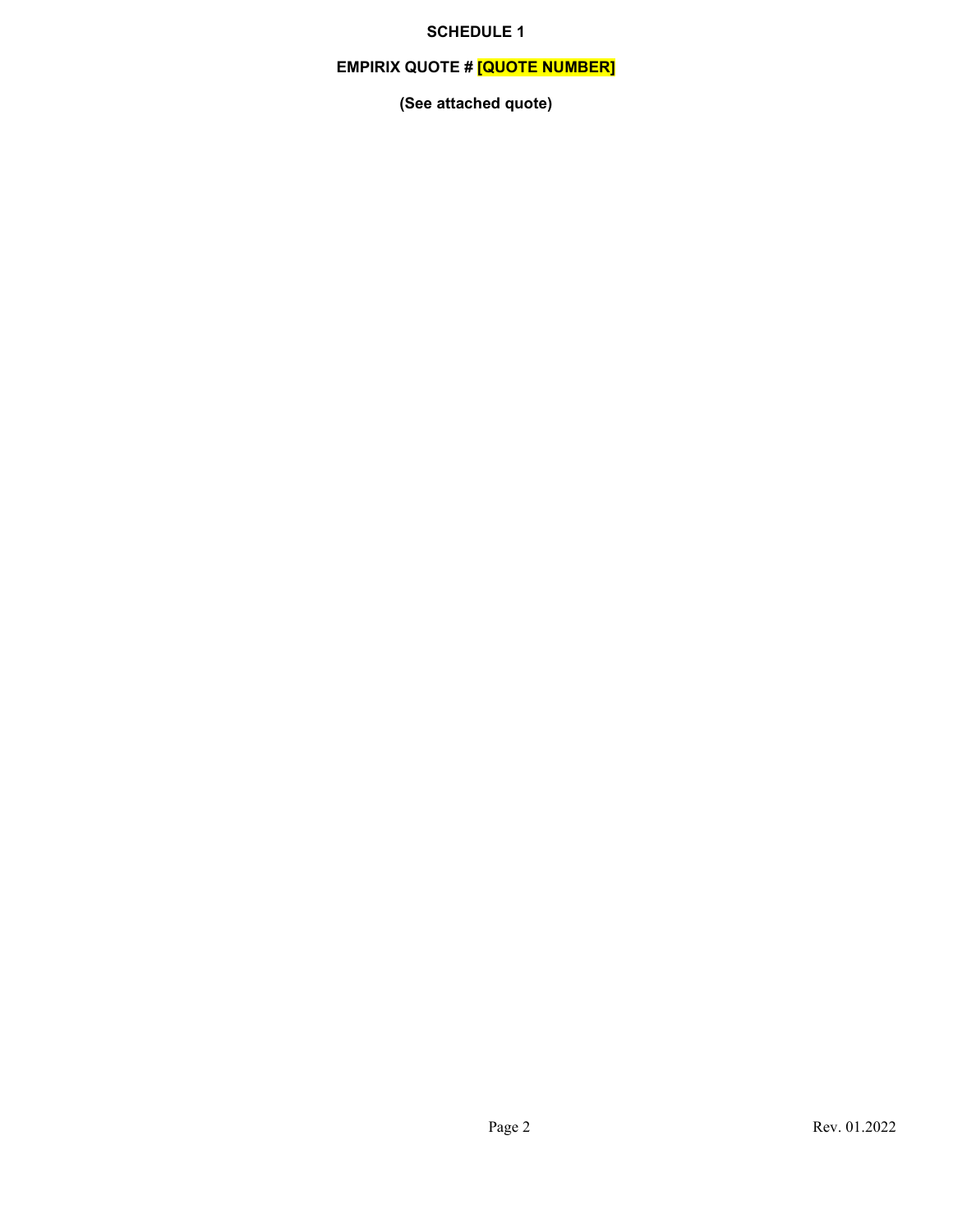# **GENERAL TERMS AND CONDITIONS**

#### **1. Authorization**

Empirix hereby authorizes Reseller to purchase from Empirix and resell to the End Customer listed above the Empirix Products and Services contained in the Quote. Reseller may not resell Empirix Products or Services to any other End Customer without prior written approval from Empirix.

# **2. Reseller's Obligations**

2.1 Reseller shall contract directly with End Customer for the sublicense of Products and/or the provision of Services by Empirix. Reseller shall provide Tier One Technical Support in accordance with the terms of **Schedule 5** to the End Customer for each annual period in which the End Customer purchases a maintenance through Reseller. Empirix's technical support policy is defined in **Schedule 4**.

2.2 Reseller shall not make any affirmations, representations, warranties or guaranties with respect to the Products to the End Customer or other third party or otherwise display, demonstrate, or represent the Products in any manner that is false or misleading, or make warranty or representations as to quality, merchantability, fitness, or any other feature of the Products in any manner that would expand the warranties or representations made by Empirix under the this Agreement.

2.3 With respect to Services to be performed by Empirix for Reseller or its End Customer, Reseller shall, as appropriate for the Services subject to the Order:

Arrange for reasonable access to the relevant facilities and equipment, sufficient in all cases to permit the Services to be performed.

(ii) Arrange for reasonable work space at such facilities for Empirix employees, as necessary or appropriate.

Ensure that:  $(x)$  all equipment, software, documentation, information and personnel required for the performance of such Services is made available to Empirix on a timely basis, and (y) all Reseller personnel assigned to assist Empirix are familiar with the requirements of Reseller or its End Customer, as the case may be, and have the expertise and capabilities necessary to permit Empirix to undertake and complete the Services.

2.4 Unless otherwise agreed upon in writing by the parties, Reseller shall pay its own expenses, including without limitation all travel, lodging and entertainment expenses, incurred in connection with discharging its obligations hereunder. Empirix shall not reimburse Reseller for any of those expenses.

### **3. Restrictions**

3.1 Empirix does not grant and Reseller acknowledges that it shall have no right, license or interest in any of the patents, copyrights, trademarks, or trade secrets owned, used or claimed now or in the future by Empirix. Except as expressly permitted in this Agreement, Reseller shall not, and shall not authorize others to, (i) use, modify, copy, or otherwise reproduce the Products in whole or in part, (ii) reverse engineer, decompile, disassemble, or otherwise attempt to derive the source code form or structure of the Products, (iii) sublicense, assign, share, timeshare, sell, rent, lease, grant a security interest in, use for service bureau purposes, or (iv) remove any proprietary notices or labels on the Products (including without limitation, any copyright or trademark notices).

### **4. Prices; Payment**

4.1 All prices are exclusive of all taxes and other charges, including but not limited to sales, use, value-added or other similar taxes, customs duties or assessments. Reseller shall be free to unilaterally establish the pricing it charges End Customer for the Products and **Services** 

4.2 Reseller agrees to pay amounts due in accordance with the terms on the signature page above.

4.3 For undisputed invoices, Empirix reserves the right to impose a late payment charge up to the maximum allowed by law for each month that any payment is late. Reseller shall also pay Empirix's costs of collecting any amounts that are overdue including, but not limited to, reasonable collection and attorneys' fees.

4.4 Under no circumstance shall payment be contingent on either payment by End Customer or acceptance of the Services by End Customer unless expressly agreed in writing by the Chief Financial Officer of Empirix

#### **5. Ordering; Delivery**

5.1 Delivery of Products shall only be made against a written purchase order ("Order") issued by Reseller to Empirix. All Orders are subject to acceptance by Empirix at its discretion. At a minimum, each Order shall specify the following items:

The complete list of the Products and Services covered by the Order, specifying the quantity and description of each;

- (ii) The price of each Product and any additional charges; and
- (iii) The name and billing address of the End Customer.

5.2 No Order, acknowledgment form, or other document or communication from either party shall vary or supplement the terms and conditions of this Agreement unless both parties expressly agree in writing.

5.3 All deliveries of the Products purchased pursuant to this Agreement will be made Ex Works Empirix's facility in Billerica, Massachusetts USA (Incoterms 2000). In no event will Empirix be liable for any delays in delivery.

5.4 For each order of Services, other than standardized or packaged services, Empirix will prepare and agree with Reseller a Statement of Work. Empirix shall use commercially reasonable efforts to perform the Services pursuant to the timetables specified in the applicable Order, Quote or SOW.

#### **6. Empirix Software License; Right to Sublicense**

6.1 Title to and ownership of all proprietary rights in or related to the Empirix Software shall at all times remain with Empirix and its licensors. All references in this Agreement to sale, resale or purchase of the Products, or references of like effect, shall, with respect to the Software, mean licenses or sublicenses of the Software. All references in this Agreement to purchasers of the Products, or references of like effect, shall, with respect to the Software, mean Reseller as a licensee or authorized sub-licensees of the Software.

6.2 In consideration of payment of the fees associated with an Order for Software, Empirix hereby grants to the Reseller a nonexclusive right, during the term of this Agreement, to Resell to the End Customer, provided that the End Customer shall have first executed a legally binding end user license agreement directly with Reseller, or has issued a purchase order that includes or accepts terms, that is no less favorable to Empirix as those defined in the end user license agreement ("EULA") attached hereto as **Schedule 3**. Empirix may condition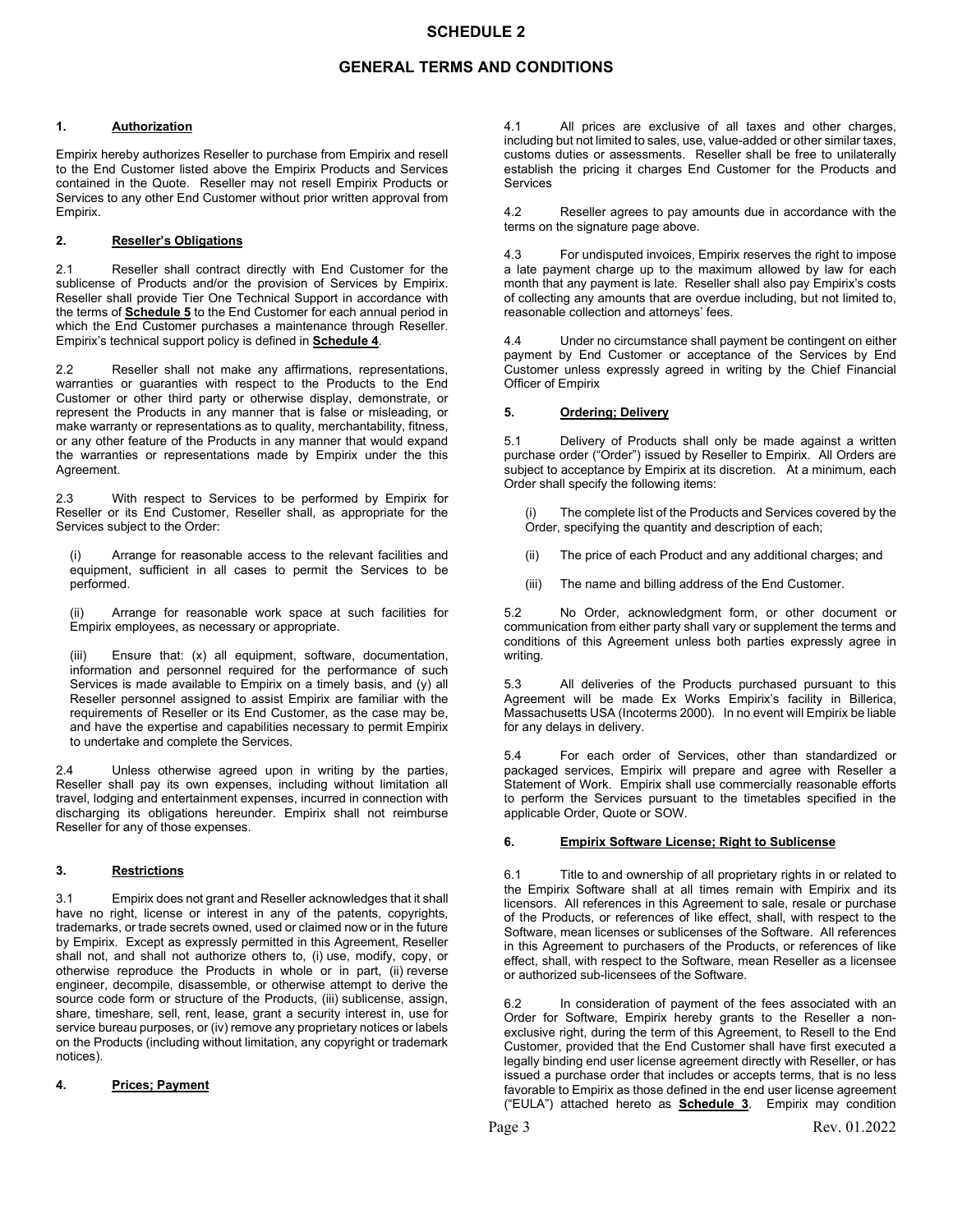acceptance of an Order upon presentation of a complete copy of the EULA to Empirix.

6.3 The term of use of the license granted under this Agreement shall be perpetual unless otherwise set forth in the Quote.

6.4 The Reseller may permit its sub-licensee End Customer to make a single copy of the Software exclusively for back-up or archival purposes, provided that all copies bear Empirix's proprietary notices. Any attempt to sublicense, resell, transfer or assign any Software, or any portion of Software, except in accordance with this Section 6 shall be null and void. All Orders placed under this Agreement shall be for resale only. Reseller may not use any Product or Service for internal use.

# **7. Warranties**

7.1 The Software is not error-free. Empirix warrants that for a period of ninety (90) days following delivery (the "Software Warranty Period") the Software, when installed and used in accordance with the Software Documentation, will operate and perform in all material respects in accordance with the Software Documentation ("Conform"). A minor discrepancy between the actual operation, functionality or performance of the Software and as described in the Software Documentation shall not be considered a failure to Conform. Empirix shall attempt, through reasonable efforts, to correct any material failure of the Software to Conform, if such failure is reported to Empirix within the Software Warranty Period and Reseller, at Empirix's request, provides Empirix with sufficient information (which may include access to the relevant computer system for use of the Software by Empirix or its designated personnel) to reproduce the defect in question. If, during the Software Warranty Period, after a reasonable number of attempts, as determined by Empirix, to correct the failure to Conform, Empirix is unable to revise the Software such that it Conforms, then Reseller may, at its option, cancel the Order, return all copies of the Software, and associated Hardware, if applicable, and receive a refund of any fees paid for such non-conforming Software, and associated Hardware, if applicable. This paragraph states Reseller's exclusive remedy and Empirix's sole liability under the forgoing Software warranty, and if a refund is provided for associated Hardware, under the Hardware warranty set out below in Section 7.2 below as well.

7.2 Empirix warrants that, for a period of one (1) year following delivery (the "Hardware Warranty Period"), the Hardware shall be in good working order and will perform, function and operate in all material respects to the relevant Product specifications. Hardware supplied may contain either new or refurbished parts. If refurbished, all components will be warranted as new. Reseller's exclusive remedy and Empirix's sole liability under this warranty shall be for Empirix to provide during the Hardware Warranty Period, at no additional charge to Reseller, the parts and labor necessary to restore the Hardware to good working order. Reseller shall notify Empirix of the failure of any of the Hardware to perform in accordance with the applicable specifications, and thereafter, pursuant to Empirix's direction, arrange for the delivery of the damaged Hardware to Empirix or its designee for repair in accordance with Empirix RMA procedures.

7.3 Empirix warrants that all Services shall be performed in a competent and professional manner. Empirix's sole liability and Reseller's exclusive remedy for breach of this warranty is for Empirix to re-perform such Service for no additional charge.

7.4 Empirix makes no warranties with respect to the Products and Services except as set out in this Section. Warranties are for the benefit of Reseller only. Reseller shall indemnify and hold Empirix harmless against all claims made by a Customer or any person claiming through Customer in an action directly against Empirix with respect to, resulting from, or arising out of the Resale of any Product.

7.5 EXCEPT AS NOTED IN THIS SECTION 7, EMPIRIX AND ITS THIRD PARTY LICENSORS AND SUPPLIERS EXPRESSLY DISCLAIM ALL OTHER WARRANTIES, WHETHER EXPRESS OR IMPLIED, INCLUDING WITHOUT LIMITATION, WARRANTIES OR REPRESENTATIONS OF WORKMANSHIP, MERCHANTABILITY, FITNESS FOR A PARTICULAR PURPOSE, NONINFRINGEMENT, OR THAT THE OPERATION OF THE SOFTWARE WILL BE ERROR FREE.

#### **8. Limitation of Liability**

8.1 IN NO EVENT SHALL EITHER PARTY BE LIABLE TO THE OTHER FOR ANY CONSEQUENTIAL, SPECIAL, INCIDENTAL OR OTHER INDIRECT DAMAGES, INCLUDING WITHOUT LIMITATION LOST PROFITS, EVEN IF ADVISED OF THE POSSIBILITY THEREOF, EXCEPT THAT THIS LIMITATION SHALL NOT APPLY TO A BREACH BY RESELLER OF SECTION 3.1, SECTION 9 OR ITS<br>INDEMNIFICATION OBLIGATIONS UNDER-SECTION 10.2 THE INDEMNIFICATION OBLIGATIONS UNDER SECTION 10.2. CUMULATIVE LIABILITY OF EMPIRIX TO RESELLER HEREUNDER, IN CONTRACT, TORT, OR OTHERWISE, SHALL NOT EXCEED THE TOTAL AMOUNT OF ALL FEES PAID BY RESELLER TO EMPIRIX UNDER THIS AGREEMENT.

#### **9. Confidential Information**

9.1 For purposes of this Agreement, "Confidential Information" shall mean any information that (i) is delivered in written form marked "confidential", (ii) is delivered orally, described as confidential at the time of delivery, and its confidential nature is confirmed in writing within thirty (30) days, or (iii) in any event the receiving party might reasonably be expected to judge as confidential.

9.2 During the term of this Agreement, and for three years thereafter, each party shall keep confidential and shall not use for any purpose any Confidential Information provided to it by the other party unless the information sought to be disclosed (a) is publicly known at the time of disclosure, (b) is lawfully received from a third party not bound in a confidential relationship with the other party, (c) is published or otherwise made known to the public by the other party, (d) was generated independently by the receiving party without use of the Confidential Information, or (e) is required to be disclosed under a court order.

9.3 Each party shall treat and protect Confidential Information in the same manner as it treats its own information of like character, but with not less than reasonable care. Upon request from the disclosing party, the receiving party shall return all Confidential Information or certify its destruction.

#### **10. Indemnification**

10.1 Indemnification by Empirix. Empirix shall (as long as Reseller is not in default under this Agreement) defend Reseller from and against any and pay all damages and costs, incurred by Reseller in connection with any third-party claim of infringement by the Products of any U.S patent, copyright or misappropriation of any trade secret, provided Empirix is promptly notified of such claim and given reasonable assistance by Reseller and the opportunity to assume sole control over defense and settlement of any claim. The foregoing obligations do not apply with respect to the Products (a) modified after delivery by Empirix, (b) combined with other products, processes or materials to the extent the alleged infringement relates to such combination, or (c) used other than as specified by Empirix. In the event that the Products are held, or are believed by Empirix, to be infringing, Empirix shall have the option to (i) modify the Products to be non-infringing, (ii) obtain a license for continued use of the Products, (iii) replace the Products with functionally equivalent non-infringing products or (iv) cease selling the Products. THIS SECTION STATES THE ENTIRE LIABILITY OF EMPIRIX AND RESELLER'S SOLE AND EXCLUSIVE REMEDIES FOR ANY INFRINGEMENT BY THE PRODUCTS.

10.2 Indemnification by Reseller. Reseller shall defend, indemnify and hold harmless Empirix and its respective officers, directors, employees and agents from and against any and all damages, costs and expenses, including attorneys fees, incurred by Empirix in connection with any claim against Empirix that relates to: (i) representations made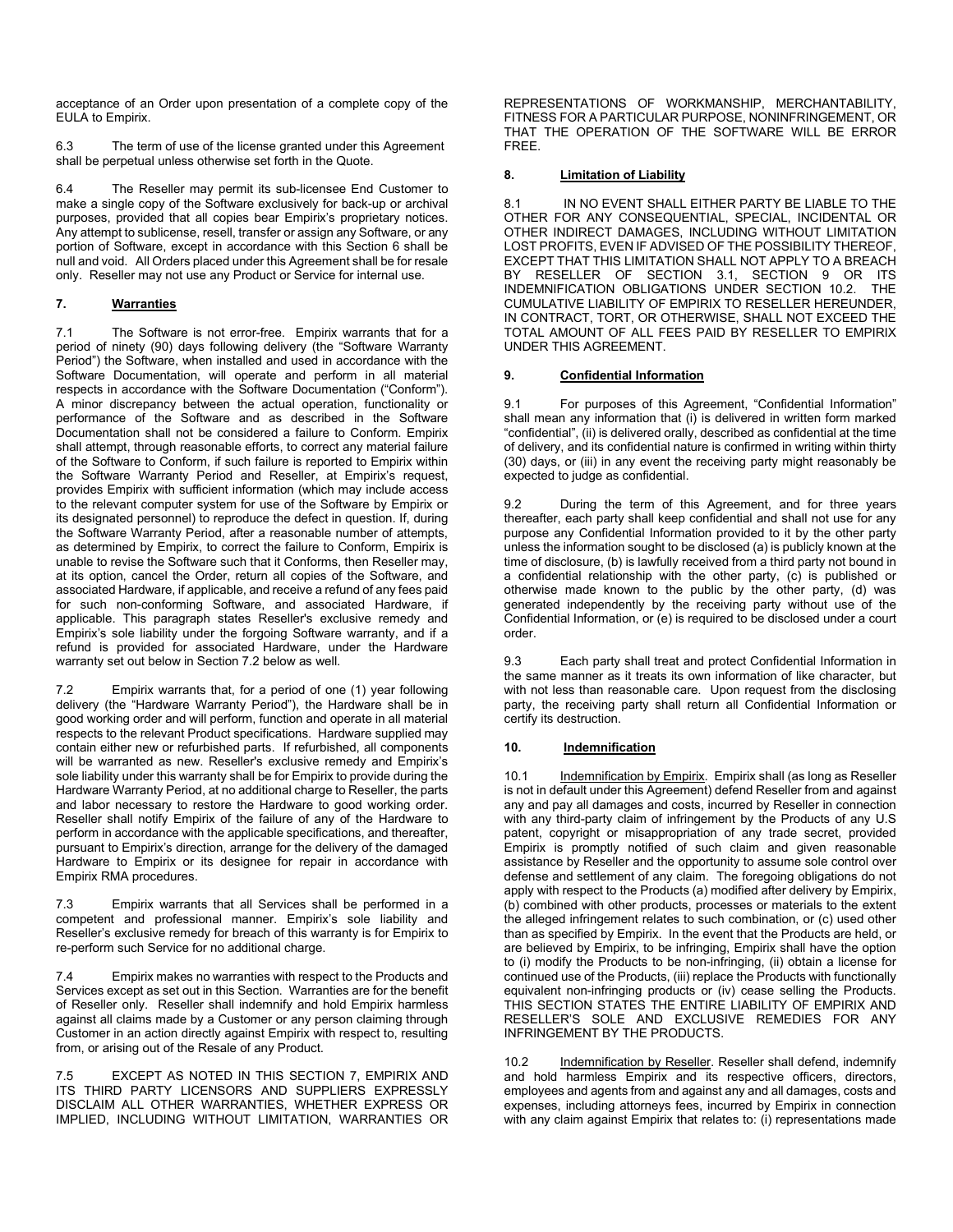by Reseller, (ii) actions or omissions by Reseller inconsistent with this Agreement, or (iii) any violation or alleged violation of law by Reseller.

# **11. Ownership**

11.1 Except for the license rights granted hereunder, all right, title and interest in and to the Software, Software documentation, programs, program code, information and other intellectual property rights (including but not limited to all test scripts and other items delivered by Empirix to Reseller) ("Empirix Property") hereunder shall be retained by Empirix and its suppliers.

11.2 Subject to Empirix's reserved rights in the Empirix Property, all deliverables arising out of Services shall belong to Reseller and End Customer upon full payment. In performing the Services, including developing the deliverables, Empirix may utilize Empirix Property. Empirix shall retain all ownership rights in and to the Empirix Property. Empirix shall retain the unlimited right to use and to sublicense to others the ideas, concepts, techniques or other expertise which it developed or employed in providing the Services or creating the deliverables, in any products and for any purposes (including providing services and developing deliverables for other customers) whatsoever, so long as in doing so Empirix does not disclose any Reseller confidential information.

# **12. General**

12.1 This Agreement supersedes all prior and contemporaneous agreements, representations, warranties and understandings and contains the entire agreement between the parties. No amendment, modification, termination, or waiver of any provision of this Agreement or consent to any departure from this Agreement shall be effective unless it is in writing and signed by a duly authorized representative of each party. No failure or delay on the part of either party in exercising any right or remedy under this Agreement shall operate as a waiver of such right or remedy.

12.2 Neither party shall have the right to assign or otherwise transfer its rights or delegate its duties under this Agreement without receiving the express prior written consent of the other party; provided, however, that Empirix may assign this Agreement in the event of an acquisition, merger or consolidation, or the sale of all or substantially all of Empirix's assets or stock.

12.3 All notices or demands under this Agreement shall be in writing and sent by overnight courier to the receiving party at its address as set forth in this Agreement to the individuals executing this Agreement on behalf of Empirix and Reseller, or to any other address that the receiving party may have provided to the sending party in writing.

12.4 Reseller shall at all times comply with all laws, regulations, decrees and ordinances of every country and locality as relevant to the transactions contemplated under this Agreement. No owner, shareholder (direct or beneficial), officer, director, employee, third party representative, agent, or other individual with any direct or indirect beneficial interest in Reseller, or Reseller's payments under this Agreement, or any family relation of any such person, is a current "Government Official."

(i) For purposes of this Agreement, the term "Governmental Official" means any official, elected or appointed; any employee or any agent of any national, state, provincial, or municipal government, or any subdivision, agency, or part thereof; any candidate for political office; political party official; royalty; any honorary government official; any official or employee of any international organization (such as the United Nations, the World Health Organization, NATO, the World Bank, etc.); and any officer, employee, or agent of any government-owned or -controlled enterprise, such as a state owned or controlled telecommunications company.

Reseller shall notify Empirix immediately if, during the term of this Agreement, (i) any owner, shareholder, officer, director, employee, third party representative, agent, or other individual with any direct or indirect connection with or beneficial interest in Reseller, or Reseller's payments under this Agreement, or any family relation of any such person, becomes a Governmental Official; or (ii) there is an acquisition by a Government Official or entity of a legal or beneficial interest in Reseller or in the payments to Reseller received under this Agreement.

Reseller confirms its understanding of the U.S. Foreign Corrupt Practices Act, as amended, together with all regulations promulgated thereunder ("FCPA") and the UK Bribery Act 2010, as amended, together with all regulations promulgated thereunder ("Bribery Act"). Reseller also acknowledges receipt of copies of, and confirms its understanding of, Empirix's Anticorruption Compliance Policy (the Reseller agrees to comply with the Policy and all Anticorruption laws and shall not cause Empirix to be in violation of any Anticorruption laws.

Reseller and its owners, shareholders (direct or beneficial), officers, directors, employees, third party representatives, and agents, and other individuals with any direct or indirect beneficial interest in Reseller or Reseller's payments under this Agreement, will not, directly or indirectly, provide, offer or promise to provide, or authorize the provision of money, gifts, or Anything of Value to any Government Official or political party for the purpose of obtaining or retaining business, obtaining an improper business advantage, or otherwise in violation of the Anticorruption Laws, the local law of any country, or the Policy.

- (i) For purposes of this Agreement, "Anything of Value" means money, gifts over a nominal value, as well as, without limitation: (i) stock or other forms of interest in a business; (ii) entertainment over a nominal value; (iii) charitable contributions; (iv) discounts on products or services not readily available to others; (v) offers of employment, including to friends and family; (vi) assumption or forgiveness of debt; (vii) payment of travel expenses, if not a "bona fide," business expense related to Reseller's or Empirix's business and pre-approved, in writing, by Empirix's Legal Department; and (viii) personal favors.
- (ii) Payments made to "obtain or retain business" are defined extremely broadly and can include any payments to which there is a potential business nexus.

Reseller shall not, directly or otherwise, for the purpose of selling or purchasing products or services, provide, offer or promise to provide, or authorize the provision of Anything of Value or other benefits to a business counterparty (either an entity or individual) except for granting or accepting a discount/rebate or providing product samples, consistent with the Policy. Reseller also shall ensure that no part of any payment, compensation, reimbursement, or fee paid by Reseller or Empirix will be used as a corrupt payment, gratuity, emolument, bribe, kickback, or other improper benefit to any Government Official or to any person.

If Reseller has information or suspects that there may be a violation of the FCPA, the Bribery Act or any other applicable laws, regulations, orders, judicial decisions, conventions, or international rules regarding corruption, bribery, gifts, and/or gratuities to public officials or private persons (collectively, "Anticorruption Laws"), or the Policy, in connection with its performance under this Agreement, or any work related thereto, Reseller shall immediately notify Empirix of such knowledge or suspicion. Reseller shall answer in reasonable detail any questionnaire or other written or oral communications from Empirix or its authorized representatives, to the extent the same pertains to compliance with any of the representations and warranties in this Agreement, and Reseller agrees, pursuant to this Section, that Empirix has the right to reasonable access to Reseller's books and records and to audit Reseller's books and records as they pertain to Empirix and the services Reseller is performing for Empirix. Representative consents to the written disclosure by Empirix of the contents of this Agreement, including those provisions setting forth Reseller's compensation, to any governmental entity or person. Any violation of Export Controls, Anticorruption Laws or the Policy, shall be deemed a material breach of this Agreement.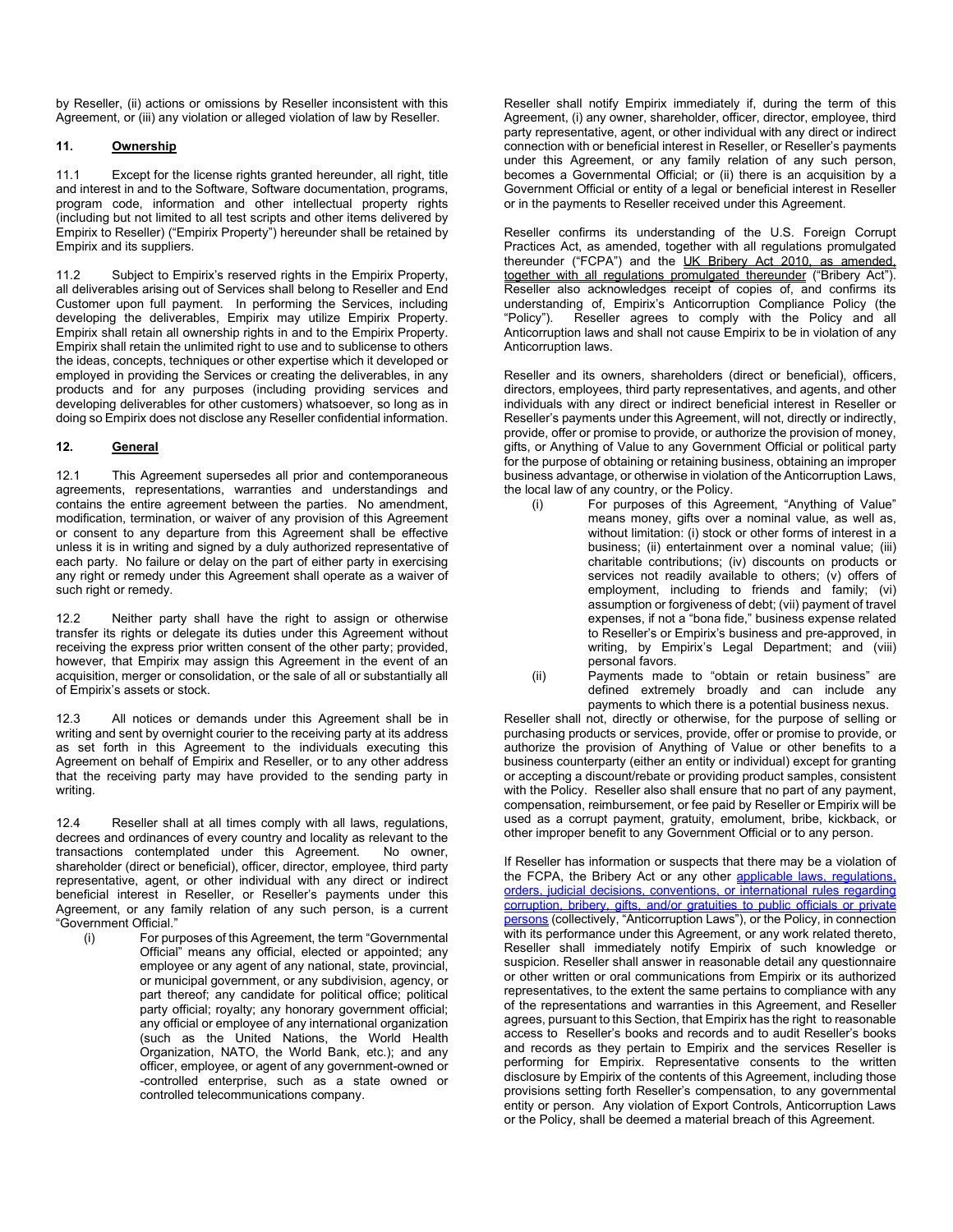12.5 This Agreement shall be governed, construed and interpreted in accordance with the laws of the Commonwealth of Massachusetts USA. The United Nations Convention on Contracts for the International Sale of Goods shall not apply to this Agreement.

12.6 Any provision of this Agreement which is prohibited or unenforceable in any jurisdiction shall be ineffective to the extent of such prohibition or unenforceability without invalidating the remaining provisions of this Agreement unless either party deems such prohibited or unenforceable provision to be essential to this Agreement, in which case such party may terminate this Agreement, effective immediately upon notice to the other party.

12.7 The Products may contain technology which is subject to certain export regulations of the United States. Reseller agrees not to export the Products without obtaining the appropriate licenses or approvals to do so.

12.8 The relationship between the parties is that of independent contractors. This Agreement creates no relationship of principal and agent, partner, joint venture, franchise or any similar relationship between Empirix and Reseller. Reseller agrees Empirix may use Reseller's name and logo and identify Reseller as a reseller of Empirix products and services in Empirix advertising, promotion and similar public disclosures, including, but not limited to, press releases.

12.9 This Agreement is effective upon the Effective Date and will remain in force until termination pursuant to the terms hereof. Either party may terminate this Agreement at any time upon thirty (30) days written notice to the other party in the event that the other party shall have breached any of its material obligations hereunder and shall not have cured such breach prior to the expiration of the 30-day period. Reseller agrees that in the event of termination of this Agreement for any reason, Reseller's rights hereunder are immediately terminated.

The provisions of the following Sections shall survive the expiration or earlier termination of this Agreement for any reason: 3.1, 4, 7.5, 8, 9, 10, 11 and 12.

12.10 Reseller acknowledges that certain Third Party Technology (including but not limited to the operating system and anti-virus software that ships with certain Hardware) and third party hardware products (together, "**Third Party Products**") are provided by Empirix as a "pass through" to Reseller, and such Third Party Products are covered by a warranty offered by the third party hardware or software vendor, not Empirix. Reseller acknowledges and agrees that Empirix makes no warranty of any kind with respect to such Third Party Products, and agrees to look solely to the applicable vendor for warranty support for such Third Party Products. Empirix shall provide first level technical support for all Third Party Products; provided that the level, scope and cost (other than for Initial Support period) of such support shall be in accordance with the technical support offering of the third party.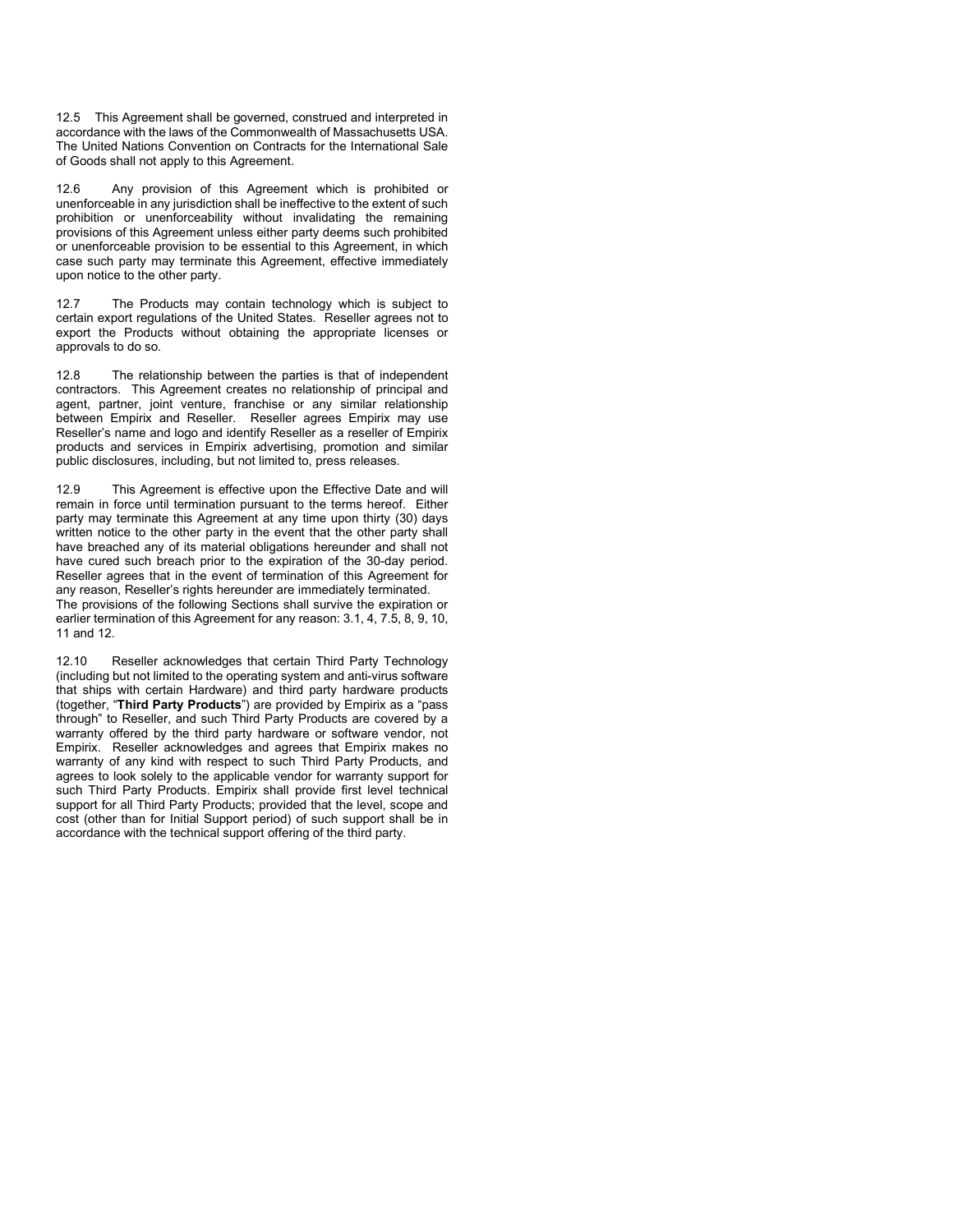# **SCHEDULE 3 MINIMUM TERMS OF THE EULA**

- 1. Empirix licensed software ("**Software**"), and Empirix hardware ("**Hardware**"), are to be used solely for internal business purposes to test and/or monitor the End Customer's voice and/or web applications and infrastructure. End Customer may not use Software or Hardware (Software and Hardware, collectively referred to as a "**Product**") (a) for the primary benefit of any third party, including without limitation, using the Product to provide voice and/or web application or infrastructure testing or monitoring services for others, whether or not the application or infrastructure being tested or monitored is installed or operated by the End Customer, or (b) in a service bureau or time-sharing arrangement. End Customer may not sublicense, distribute, rent, lease or transfer the Software to any third party; provided that End Customer may authorize third party integrators and consultants to support its installation or implementation of the Product. End Customer shall be responsible for the acts and omissions of any consultants retained to assist it with the installation or deployment of the Product.
- 2. End Customer may not alter, adopt, modify, vary, or create derivative works based on the whole or any part of the Software in any way whatsoever, except as permitted by law, nor permit any third party to alter, modify, vary, or create derivative works based on the whole or any part of the Software; and End Customer shall not make or permit to be made any translation, alteration, adaptation, enhancement, modification, update or addition to, nor decompile, reverse engineer or disassemble the Software without the prior written consent of Empirix.
- 3. When Software is licensed as a part of, in conjunction with, or intended to be used with Hardware, Software may only be used with the Hardware. The Software may include license management components designed to administer usage rights and restrictions. End Customers agrees not to permit the circumvention or any attempt to circumvent such technical means to enable usage rights in excess of those purchased. Unless otherwise stated in a quote, End Customers may only deploy a single instance of the Software at a single location. End Customer shall retain and shall not alter or obscure any notices, markings or other insignia that are affixed to the Software, Hardware or associated documentation or any part thereof at the time of delivery of such Product or associated documentation by Empirix.
- 4. End Customer acknowledges that certain of Empirix products or components thereof may be supplied by third parties. Licensed Software may utilize Open Source Software that may be included as a part of the Software, included in the same medium on which the Software is delivered or as a part of the download of Software received by Reseller, or pre-loaded on Hardware. For the purposes herein, "Open Source Software" means any software for which the source code and certain other rights normally reserved for copyright holders are provided under an Open Source Software License or that is in the public domain, and an "Open Source Software License" is any license to software that meets the Open Source Definition of the Open Source Initiative at http://www.opensource.org/docs/definition.php. Because Empirix distributes its software in object code form, Empirix will provide End Customer, on request, with the complete corresponding machine readable source code of Open Source software that is subject to any Open Source License that requires that Empirix provide, without charge (other than a charge for the cost of distribution), source code to the software, whether in original form or as modified by Empirix, for a period of up to three (3) years after delivery of the Software within which the Open Source software is included. Any such Open Source Software requested and so received by End Customer shall be subject to the applicable Open Source License and this license does not modify or abridge any rights or obligations End Customer may have under such Open Source License. Any permitted use (or distribution) of Open Source Software separate and apart from use of the Software is governed by the relevant Open Source License and, with respect to which, no indemnification obligations pertain.
- 5. Empirix Products are not fault-tolerant and are not designed, manufactured or intended for use for testing of on-line control equipment in hazardous environments requiring fail-safe performance, such as the operation of nuclear facilities, aircraft navigation or communication systems, air traffic control, direct life support machines, or weapons systems, in which the failure of the Software or Hardware could lead directly to death, personnel injury or severe physical or environmental damage ("**High Risk Activities**"). Accordingly, Empirix and its suppliers specifically disclaim any express or implied warranty of fitness for High Risk Activities and no license is granted to use the Software or Hardware for such activities.
- 6. EXCEPT AS EXPRESSLY SET FORTH IN THIS AGREEMENT, NO WARRANTY, WHETHER EXPRESS OR IMPLIED, IS MADE WITH RESPECT TO THE SOFTWARE, HARDWARE, SOFTWARE DOCUMENTATION OR SERVICES, INCLUDING, WITHOUT LIMITATION, ANY IMPLIED WARRANTY OF MERCHANTABILITY OR FITNESS FOR A PARTICULAR PURPOSE. WHETHER OR NOT SUCH PARTY HAS BEEN ADVISED OF THE POSSIBILITY OF SUCH LOSS, NEITHER RESELLER NOR END CUSTOMER, NOR ANY OF THEIR RESPECTIVE PARENTS, SUBSIDIARIES, SUPPLIERS OR LICENSORS, SHALL BE LIABLE FOR ANY OTHER INDIRECT, SPECIAL, INCIDENTAL OR CONSEQUENTIAL LOSS, INCLUDING BUT NOT LIMITED TO LOSS OF REVENUE, LOSS OF PROFITS, LOSS OF BUSINESS OR GOODWILL, HOWEVER CAUSED, OR OTHERWISE BE LIABLE IN CONTRACT, TORT, NEGLIGENCE, STRICT LIABILITY OR OTHERWISE AND WHETHER SUCH LOSS ARISES OUT OF OR IN CONNECTION WITH THE USE OF THE SOFTWARE, HARDWARE, SERVICES OR OTHERWISE UNDER THIS AGREEMENT. THE MAXIMUM LIABILITY OF RESELLER, ITS SUPPLIERS AND LICENSORS FOR CLAIMS ARISING FROM OR IN CONNECTION WITH THIS AGREEMENT SHALL BE THE FEES PAID TO RESELLER FOR THE SOFTWARE, HARDWARE OR SERVICES GIVING RISE TO THE CLAIM.
- 7. End Customer may not publish any results of benchmark tests run on the Software.
- 8. End Customer shall comply fully with all relevant export laws and regulations of the United States and other applicable export and import laws to assure that neither the Products, nor any direct product thereof, are exported, directly or indirectly, in violation of applicable laws.
- 9. Reseller may audit End Customer's use of the Software and report such use to Empirix or assign Reseller's right to audit the End Customer's use of the Software to Empirix.
- 10. Empirix and its suppliers are third party beneficiaries of the End Customer license and may directly enforce the obligations of End Customer under the license.
- 12. The Parties exclude the application of the United Nations Convention on Contracts for the International Sale of Goods.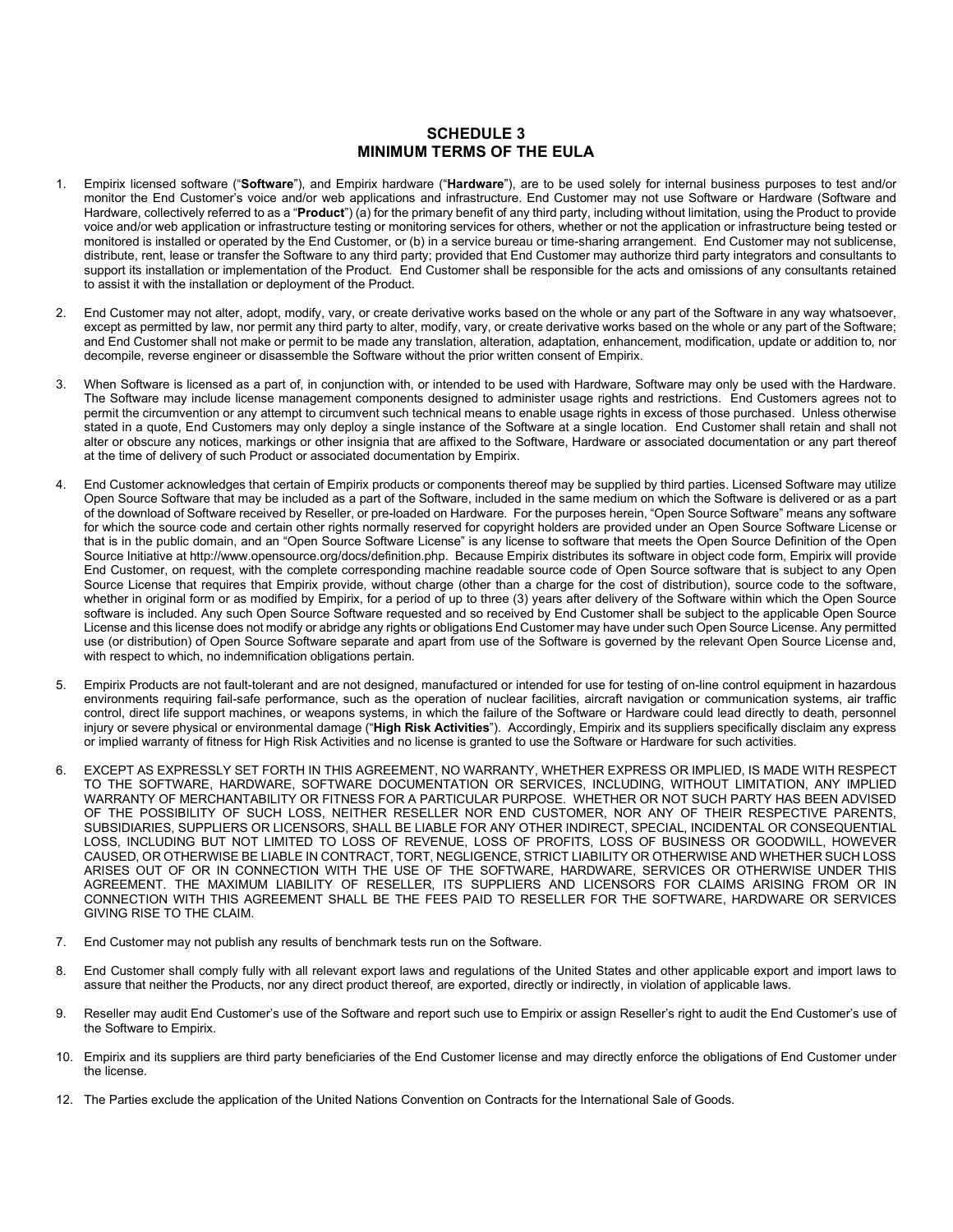# **SCHEDULE 4 TECHNICAL SUPPORT AND MAINTENANCE POLICY**

#### I. SUPPORT AND MAINTENANCE PROVIDED

A. Support Contact and Hours Information. Empirix Technical Support (included for first year after delivery of purchase of Product and available on an annual subscription basis thereafter) shall be available from the following sources:

**North America Email: support@empirix.com Phone: +1 978-313-7002 Fax: +1 978-313-7001 Hours: M-F, 8:00 am – 8:00 pm EST, excluding Empirix Holidays Online esupport: https://esupport.empirix.com/** 

**EMEA/APAC Email: support@empirix.com Phone: UK +44 118 935 7010, Italy +39 059 740 9324 Fax: UK +44 118 935 7064, Italy +39 059 740 9301 Hours: M-F, 8:00 am – 6:00 pm GMT +0, excluding Empirix Holidays**

#### **Online esupport:** <https://esupport.empirix.com/>

Standard Support: Support is available in the US and Canada between the hours of 8:00 a.m. and 8:00 p.m. EST, and in EMEA between the hours of 8:30 a.m. and 6:00 p.m. GMT, (as applicable, "**Business Hours**") Monday to Friday, with the exception of holidays ("**Business Days**").

Premium Support: Empirix offers an optional premium support services program. Resellers who purchase this premium service are entitled to Standard Support and in addition, 24x7 pager and call-back support for all technical support issues covered under these terms. For Premium Support, target response and resolution times for software are as set out in the table below, with timing on a 24x7 basis.

Severity Levels, Response & Resolution Target Times. Empirix will provide technical advice and assistance in connection with the use of Software and/or Hardware (together, the "**Products**") according to severity level. Empirix will use commercially reasonable efforts to meet all target times noted in below, with respect to Software. In order to best resolve the problem, Reseller must make available a contact person to provide ongoing support and cooperation with Empirix to identify and support resolution of the technical issue. In order to resolve a technical issue in the most efficient means available, Empirix may request remote access to the Software, and Empirix and Reseller will cooperate to establish the required network connections using best practices for security and in all cases, in compliance with the network security policies of both parties.

The table below applies with respect to support of Software:

| <b>Severity</b> | <b>Definition</b>                                                                                                     | Target Response*  | <b>Target Resolution Time</b>                                                                                                                                                                                   |
|-----------------|-----------------------------------------------------------------------------------------------------------------------|-------------------|-----------------------------------------------------------------------------------------------------------------------------------------------------------------------------------------------------------------|
|                 | The Software has ceased to<br>work, which prevents<br>performance of critical day-<br>to-day business activities.     | 2 Business Hours  | Within 72 hours after the error is identified.**<br>The solution may include a<br>temporary<br>workaround or a generally available new<br>release of the Software.                                              |
| 2               | The Software use is<br>significantly impacted by the<br>failure of a major function of<br>the software.               | 4 Business Hours  | Within 5 Business Days after<br>error is<br>identified.** The solution may include a<br>temporary workaround or a generally available<br>new release of the Software.                                           |
| 3               | The Software is causing a<br>minor problem that is only<br>having a minimal impact on<br>normal operating activities. | 8 Business Hours  | Within 7 Business Days after error is<br>reproduced. The solution may consist of (a) a<br>change to the Software code in a future release<br>at the discretion of Seller, or (b) other<br>workaround.           |
| 4               | Product questions (general)<br>or enhancements.                                                                       | 12 Business Hours | Within 10 Business Days. The solution may<br>consist of providing answers to questions,<br>submitting feature requests to<br>product<br>management, and/or making changes to future<br>releases of the Product. |

\*Response time shall be measured from the time that Reseller has properly notified Empirix of the defect through the Empirix Technical Support channel, which is limited to the designated toll-free numbers, the http://esupport.empirix.com portal, or the designated Empirix Technical Support email addresses, with sufficient information that enables Empirix to identify the error in question as it relates to the specific operating environment of Reseller.

\*\*Except with respect to Software that is a Release, or Software that is part of a new Hardware installation (each, a "**New Installation**"), in which case an initial reasonable production burn-in period will apply before resolution times are applied.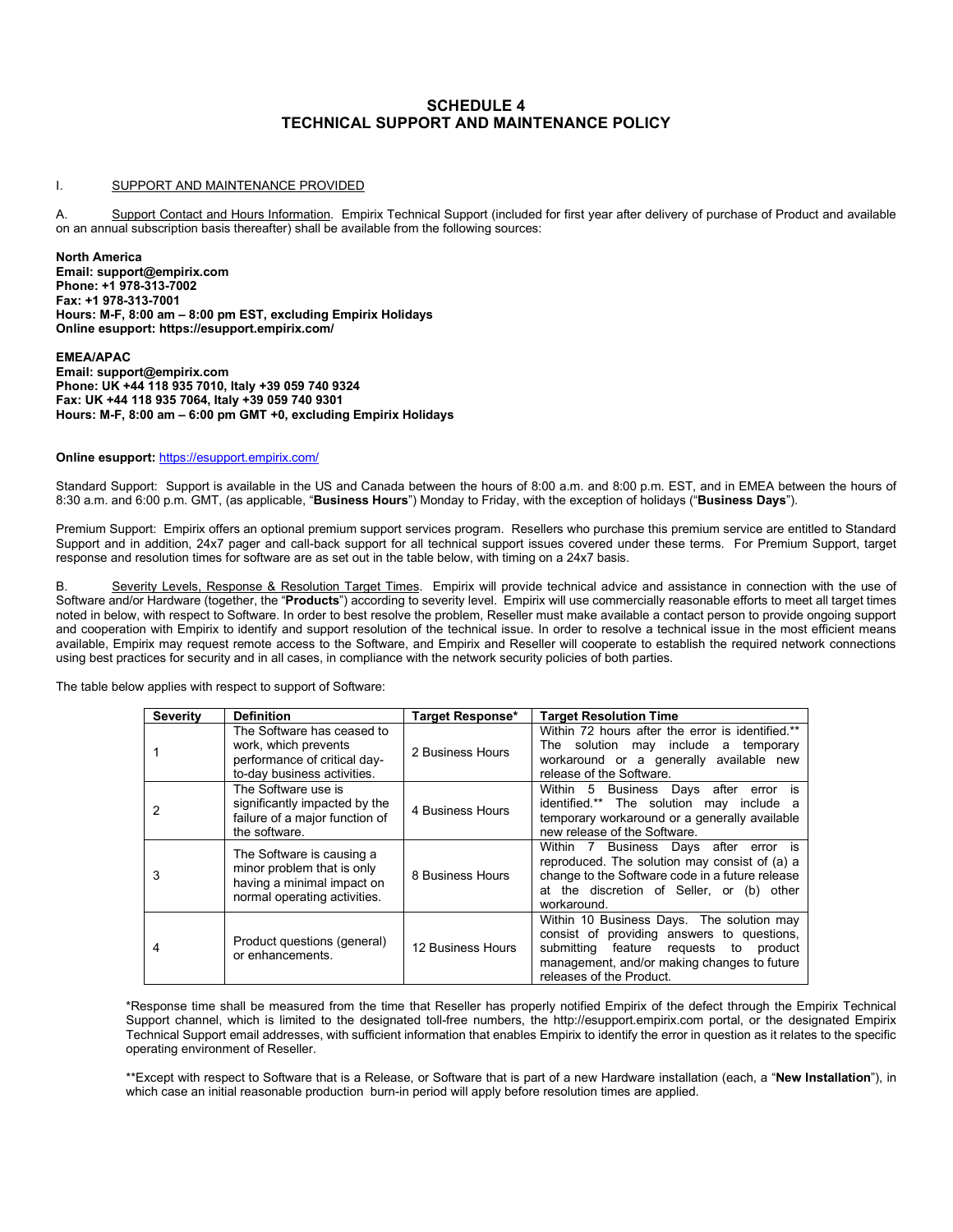If Empirix determines that an operational or functional error is Hardware-related, or if a Software work-around does not correct the problem and Empirix cannot otherwise correct the problem through remote means, Reseller shall follow the return procedures set out in Section D below to return the Product to Empirix for resolution, which may then include a Software work-around or code fix, or a Hardware repair or replacement.

C. Software Updates. Empirix will provide Reseller all Bug Fixes, Minor Releases, Major Releases, and enhancements to the Software that it makes generally available to its other licensees of the Software under contract for Empirix Technical Support for no additional fee, together with all required amendments to the associated Documentation. Major Releases and new Products for which Empirix charges separate fees are not included as part of Technical Support. For the purpose of this provision, the following definitions shall apply:

i. "**Bug Fix**" means a software patch or code intended to fix errors, problems or usability or performance issues in Software and is sometimes designated by a software release designated by a higher number two digits to the right of the decimal (e.g., from version X.X.1 to X.X.2);

ii. "**Minor Release**" means a new release of Software with minor changes in features, functions or performance, often indicated by a version number designated by a higher number one digit to the right of the decimal (e.g., from version X.1 to X.2); and

iii. "**Major Release**" means a new release of Software with major changes in features, functions or performance, often indicated by a version number designated by a higher number one digit to the left of the decimal (e.g., from version 1.x to 2.x).

Hardware Repair/RMA. With respect to Hardware, support also includes (i) remote dial-in to the Hardware system for assistance; (ii) US depot hardware repair for Hardware systems that cannot be repaired remotely; and (iii) Hardware replacement for defective components as determined by Empirix. If Empirix determines that it is necessary for the Reseller to return Hardware to Empirix for repair or replacement, the returned Hardware must be accompanied by a Return Material Authorization ("**RMA**") number. An RMA number will be provided by an Empirix support technician. The following procedures will apply to Empirix's repair of Hardware, except as otherwise noted:

- i. Empirix will provide an interface to Reseller to manage the return and repair of Hardware.
- ii. Reseller will email an RMA form to request an RMA number.
- iii. When contacting Empirix for an RMA, Reseller should have the following information available:
	- •Model number and serial number of the Hardware;
	- •Reason for return and symptoms of problem;
	- •Purchase order number to cover charges for out-of-warranty items;
	- Name and phone number of person to contact if Empirix has questions about the Hardware; and
	- •Address to which Empirix should return the repaired or replaced Hardware.
- iv. Empirix will provide the RMA number within four (4) Business Hours of the determination that it is necessary for the Reseller to return Hardware to Empirix for repair or replacement. Reseller must return all Hardware to Empirix prior to shipment of replaced Hardware. All Hardware returned by Reseller to Empirix must be returned to the Empirix factory, shipping prepaid, and packaged according to best commercial practices for electronic equipment. Reseller is responsible for mode and cost of shipment and insurance to Empirix.
- v. Reseller must mark the RMA number on the package shipped to Empirix. Hardware sent to Empirix without RMA numbers will be returned to Reseller, unopened, at Reseller's expense.
- vi. Empirix seeks to ship the repaired or replacement Hardware to the Reseller within five (5) Business Days of receipt. However, the time required to return the Hardware in good working order will be impacted by a number of factors, including: the time required to order replacement parts, build replacement systems, prepare the replacement systems for return shipping, and the actual shipping. Empirix will use all reasonable good faith efforts to minimize any delays relating from these factors that are within its control.
- vii. Empirix will return the repaired or replacement Hardware by the same method (e.g., overnight express, regular express, etc.) utilized by the Reseller in shipping the Hardware to Empirix. Empirix will pay shipping charges for delivery of repaired or replaced Hardware on return from the Empirix factory.

Empirix encourages its Resellers to avoid operational disruption that may be caused by the delays inherent in the above RMA procedures by either (a) purchasing spares kits or replacement systems for Hardware to have on hand as a back-up during any repair or replacement downtimes, or (b) with respect to Empirix Hammer® XMS product, participate in the optional advance replacement program as described in Part VI below.

#### E. Exclusions. Support specifically excludes:

- defects or errors resulting from any modifications of the Software or Hardware made by any person other than Empirix or an authorized agent of Empirix;
- any version of the Software released by Empirix other than (a) the two most current "point" releases of the current major version; and (b) the last released "point" release of the previous major version;
- incorrect use of the Software or Hardware or operator error, including failure to follow best practices and policies described in Empirix's support policy documentation found a[t http://esupport.empirix.com/;](http://esupport.empirix.com/)
- any error caused by fault in the Reseller's use environment or in any software not supplied by Empirix used in conjunction with the Software or Hardware; and
- defects or errors caused by the use of the Software with any third party products other than those specifically certified for use by Empirix.

### II. OBLIGATIONS OF RESELLERS

Tier One support obligations of Reseller is described in Schedule 5.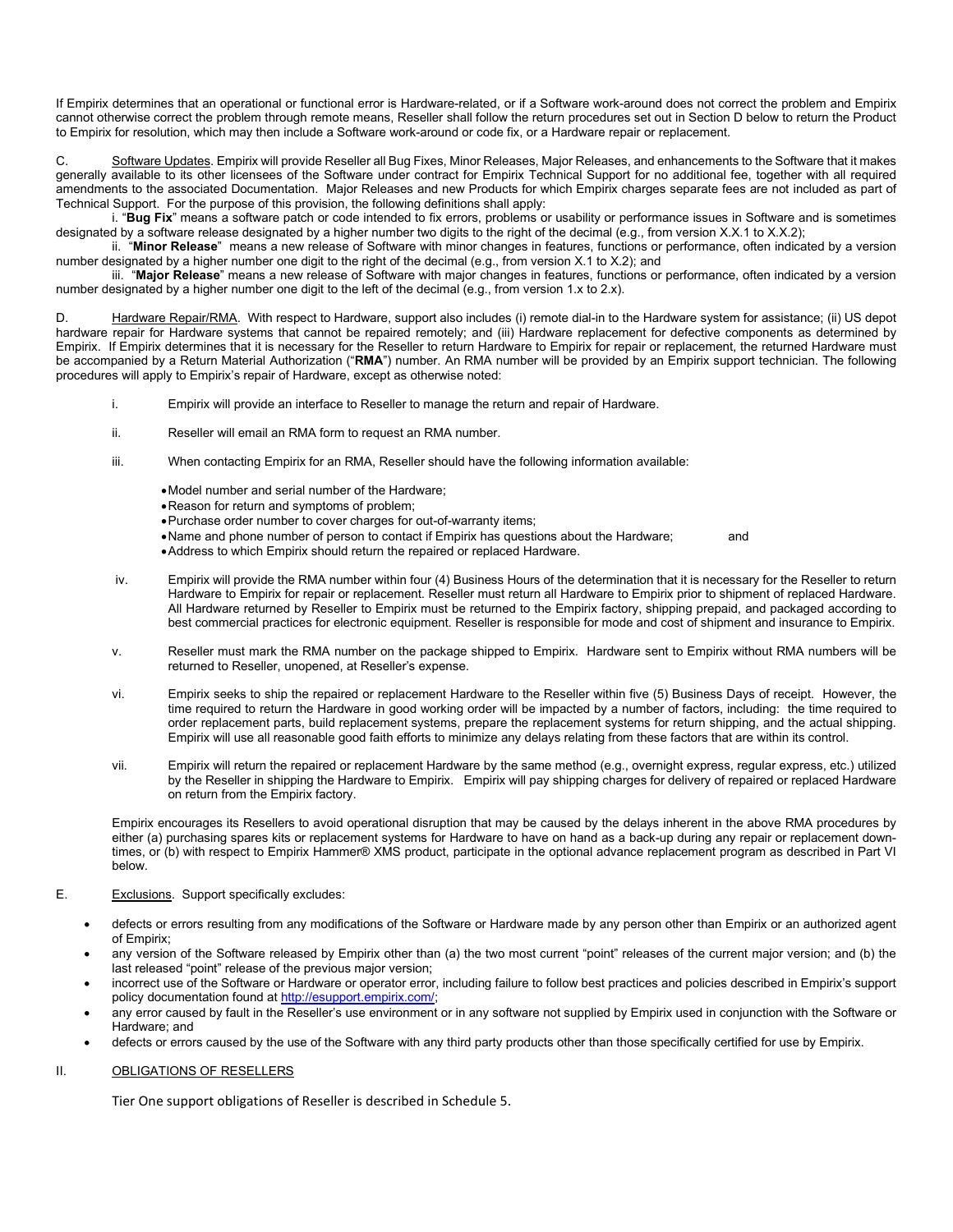#### III. DISCONTINUATION OF SUPPORT

Empirix may, from time to time in its sole discretion, decide to discontinue support for one or more of its Products and shall endeavor to provide Reseller written notice of its decision to discontinue support at least nine (9) months in advance.

# IV. REINSTATEMENT OF LAPSED SUPPORT

Should Reseller terminate support from Empirix, and then seek to reinstate support, Reseller must pay Empirix a reinstatement fee equal to fifty percent (50%) of all support fees that would have been due to Empirix during the intervening period had the Reseller not terminated.

#### V. INCORPORATION OF OTHER POLICIES

From time to time, Empirix adopts polices regarding matters such as use of anti-virus programs, support of operating systems, and other similar policies. These policies are available at [http://esupport.empirix.com/,](http://esupport.empirix.com/) as may be amended by Empirix from time to time, and are incorporated by reference herein. If any of these policies impact the Reseller's use of the Product in any materially adverse respect, Reseller may, within sixty (60) days of the posting of such policy, cancel its maintenance renewal for a pro-rata refund of the maintenance fees.

#### VI. ADVANCED REPLACEMENT SERVICE

Empirix offers an advance replacement service program, in consideration of payment of Empirix's then-current annual program fee. Resellers who purchase this program are entitled to receive a replacement Hardware unit prior to returning their existing Hardware unit to Empirix. The program works as follows: once Empirix has determined that the problem is in fact with the Hardware and is not a problem with software installed on the Hardware or the Reseller environment, Empirix will promptly ship the Reseller a replacement Hardware unit (with a target of two (2) Business Days) via next day delivery (for certain configurations, the build and burn process may delay shipment beyond this two (2) business day period). Resellers are required to return their existing Hardware unit to Empirix within fifteen (15) days of receipt of the replacement unit; if Reseller fails to do so, Reseller agrees to pay Empirix an amount equal to the then-current list price for the replacement Hardware unit. Empirix will bear the cost of shipping and will provide Resellers with appropriate packing material.

#### VII. TECHNICAL SUPPORT AND MAINTENANCE SERVICES PRICING

Base Service Offering For Empirix Technical Support:

- 1. Standard telephone, email and web portal support service offering from 8:30 a.m. and 6:00 p.m. GMT
- **Bug Fixes**
- 3. Minor Releases
- 4. Major Releases<br>5. Depot basis sen
- Depot basis service for hardware
- Return to the factory for repair or replacement
- Spare kits sold separately

#### ADD-ON SERVICE OPTIONS FOR EMPIRIX TECHNICAL SUPPORT:

- 1. 24x7 support
- 2. Advanced replacement services ("**ARS**").

Pricing:

| <b>Technical Support Packages</b> | % of Product List Price |
|-----------------------------------|-------------------------|
| Base Service Offering*            | 20%                     |
|                                   |                         |
|                                   |                         |
| Add-on Service Options Bundles    |                         |
| 24x7 support<br>٠                 | $+5%$                   |
|                                   |                         |
| ARS                               | $+5%$                   |
|                                   |                         |

\*Base Service Offering and Add-on Service Options do not include Third Party Products, which service is provided on a pass-through basis only.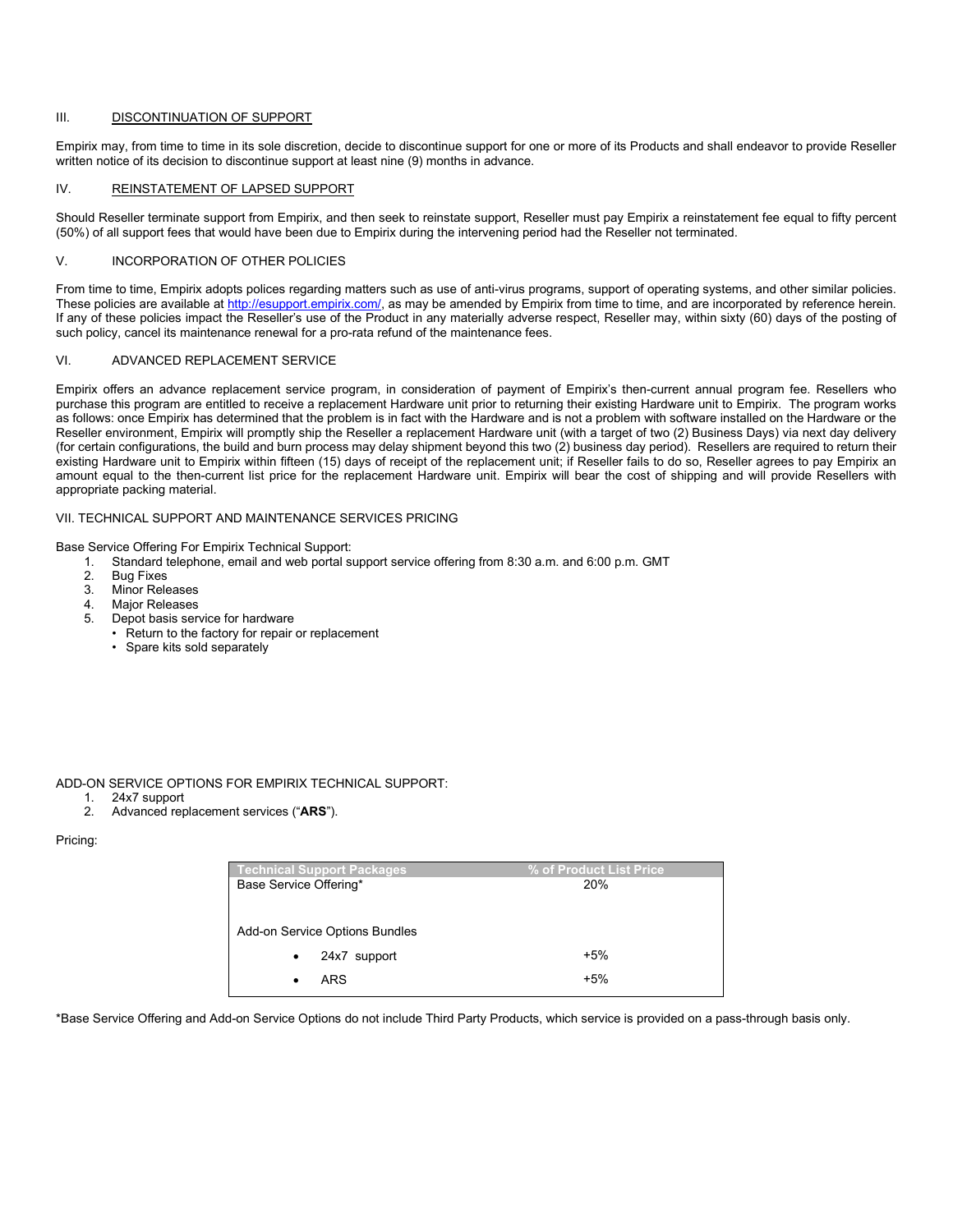# **SCHEDULE 5**

# **TIER ONE TECHNICAL SUPPORT OBLIGATIONS OF RESELLER**

- 1. Tier One technical support is the first line, direct Customer contact, via a telephone call handling group, provided by the Reseller. Tier One support includes:
	- First contact direct customer/Customer interaction
	- Problem report administration and tracking
	- Account problem/escalation management
	- Initial classification of the customer incident to Empirix Severity Levels
	- Information collection and analysis
	- Identification of whether the problem is known and has a known solution
	- Resolution of system configuration issues
	- Troubleshooting and problem reproduction
	- Isolating any network related issues
	- Isolating HW defects down to the FRU level
	- Perform system recovery
	- Perform performance analysis to validate system capacity is not causing the issues
- 2. The parties agree that Customers shall not have the right to contact Empirix directly for questions related to the Products. All such inquiries will be directed back to Reseller. Reseller technical personnel are expected to be proficient in all related technologies required to support the contracted environments.
- 3. Tier One support is "technical support" provided by Reseller personnel. Tier One support includes Level 1 and Level 2 support. Level 2 support is typically provided by experts in the applicable Product and who serve as the escalation point for Reseller's Level 1 personnel.
- 4. Should the Level 2 analyst be unable to resolve a problem, either because of lack of expertise, exhausted troubleshooting knowledge, the Level 2 support engineer may escalate the problem to Empirix Tier Two support personnel for resolution. Level 2 personnel of Reseller will continue to diligently work with Tier Two personnel of Empirix to accomplish resolution. Level 2 personnel of Reseller will communicate all resolutions back to the Customer.
- 5. Escalations should be presented to Empirix engineers in the form of an eSupport Service Request data base record, with all pertinent configuration detail and failure information or symptoms documented in detail.
- 6. In an effort to maintain an efficient support organization and crisp exchange of information, Reseller will limit the number of support personnel (Level 2) authorized to contact Empirix to five (5) and will ensure that these personnel have attended Empirix training and maintained training levels sufficient to supported environments.

# 7. **The technical tasks to be performed by Reseller include, but are not necessarily limited to, the following:**

- A. Receive and respond to requests received from Customers during contracted hours.
- B. Initial classification of the customer incident to Empirix Severity Levels
- C. Install Software updates remotely or at Customer's site.
- D. Under the direction of Empirix, alert Customers as to the existence of known problems and recommended preventative actions.
- E. Diagnose the cause of Customer problems by:
	- a. verifying that the installed system components and Licensed Software are intended to be compatible with each other;
	- b. verifying that the configuration is valid for the desired operation;
	- c. isolate any HW defects down to the FRU level;
	- d. verifying that maintenance procedures prescribed by Empirix have been performed;
	- e. document the steps, results and error messages resulting in the problem from the Customer.
	- f. Perform performance analysis to validate system capacity is not causing the issues
- F. Resolve Customer problems (either directly via an electronic data link or by directing personnel on-site) by:
	- a. correcting invalid configuration;
		- b. installing known and prescribed product updates;
		- c. implementing prescribed work around procedures;
		- d. perform system recovery action to restore operation while problems are analyzed;